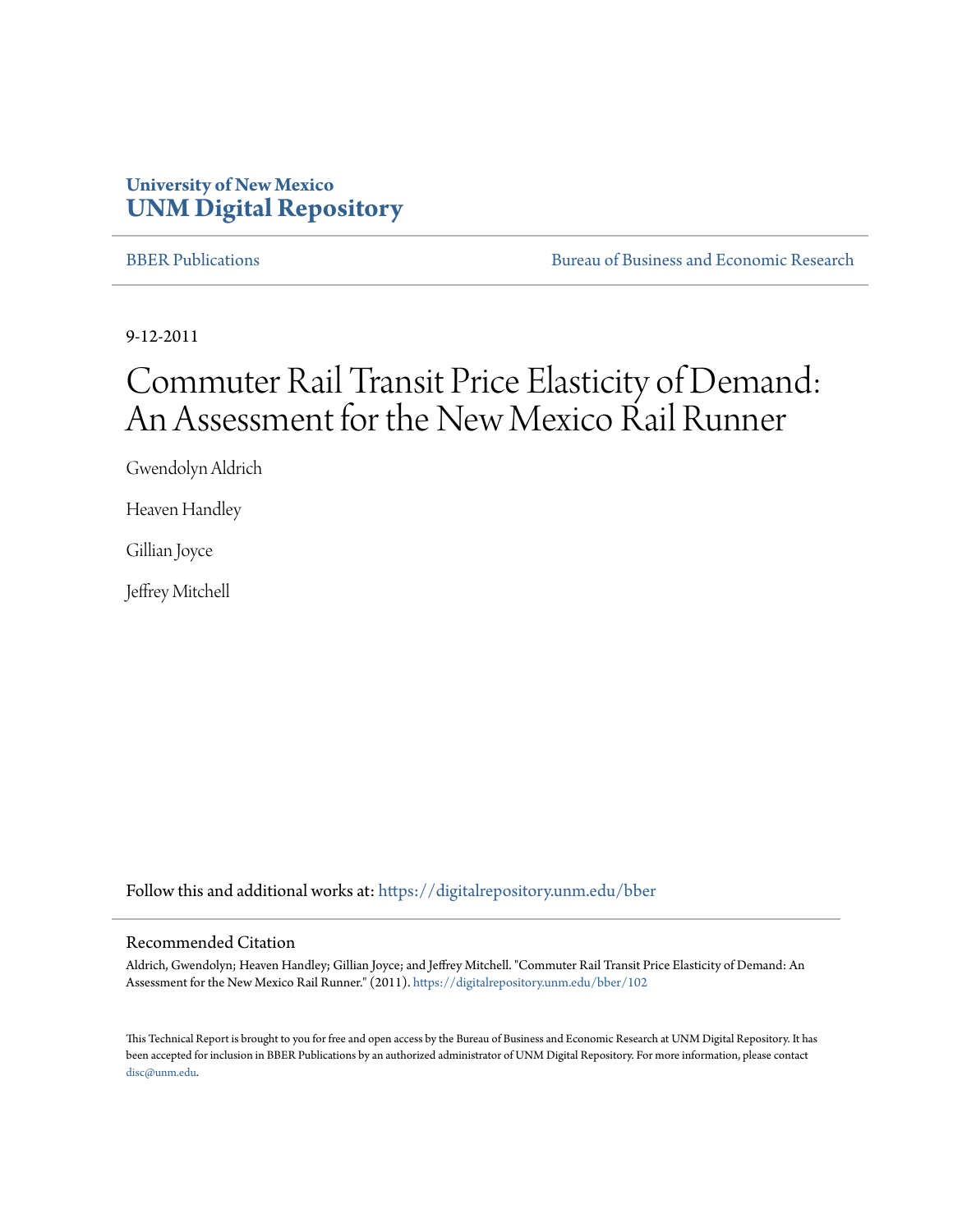

UNM Bureau of Business and Economic Research

# Commuter Rail Transit Price Elasticity of Demand

An Assessment for the New Mexico Rail Runner

<span id="page-1-0"></span>Gwendolyn Aldrich, Heaven Handley, Gillian Joyce, and Jeffrey Mitchell 9/12/2011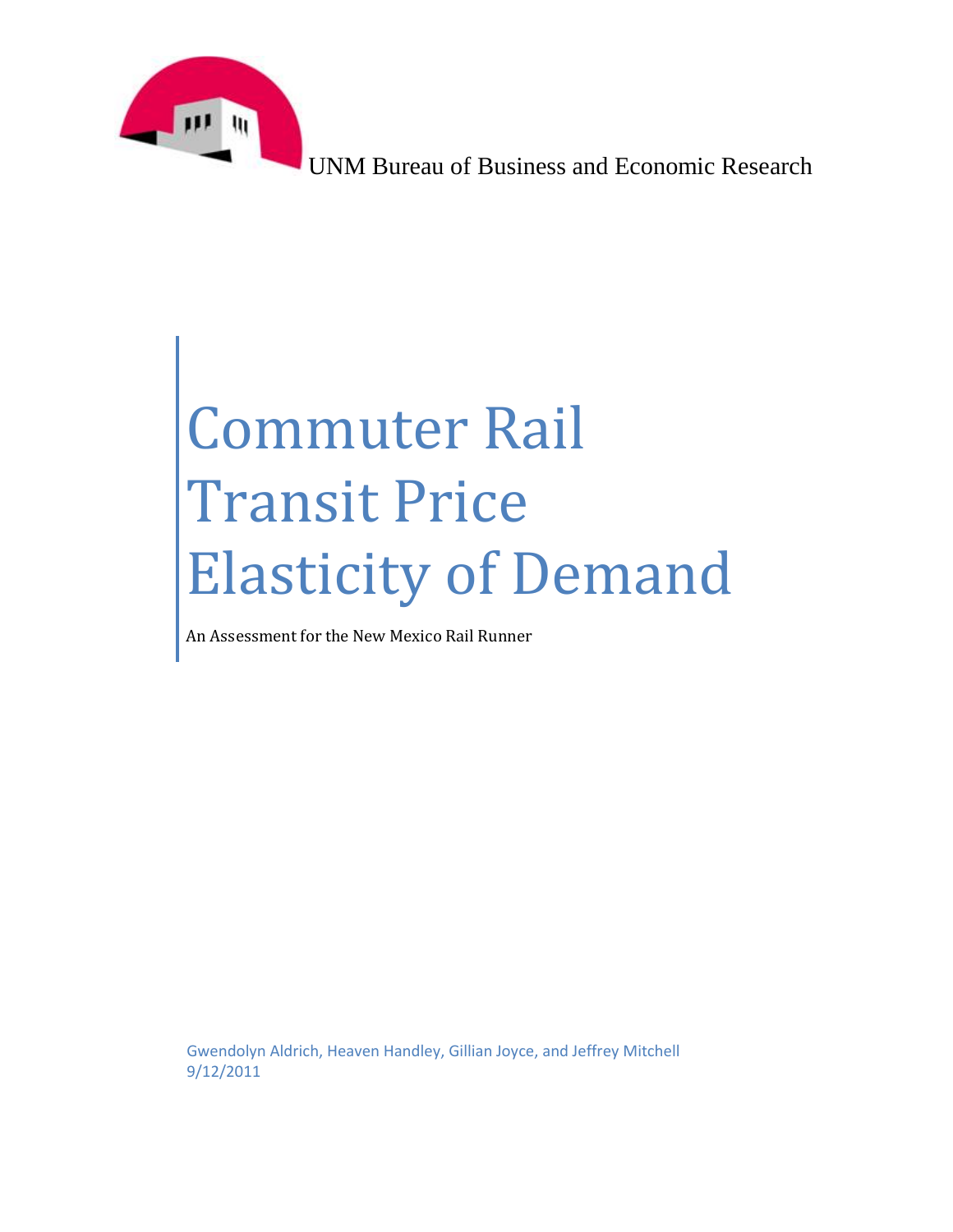# **I. Introduction**

The New Mexico Rail Runner (NMRX) has been in operation since July 17, 2006. Current annual operating expenses for NMRX are approximately \$24 million. Although the federal Congestion Mitigation and Air Quality (CMAQ) program provided NMRX with \$6.8 million in annual funding in FY10, these funds were reduced by \$1.2 million in FY12. CMAQ restrictions will phase eliminate these funds by FY13. Due to the need to attain a balanced budget, the Rio Metro Regional Transit District (RMRTD) is exploring a variety of options for raising revenues and reducing operating expenses, including advertising, exploring other state and federal funding sources, schedule changes, fare increases, and using buses for less popular routes. The Bureau of Business and Economic Research (BBER) was asked to assess the potential effects of an increase in fares – and in particular the impact of fare increases on ridership – by conducting a literature review and examining NMRX's peer transit systems.

# **II. An Applied Summary of the Transportation Cooperative Research Program (TCRP) Report 95, Chapter 12**

The report commonly referred to as TCRP Report 95 is the third edition of the "Traveler Response to Transportation System Changes" handbook first published by the U.S. Department of Transportation (DOT) in 1977. Although the entire volume is not yet complete, each third edition chapter is published once finalized. The Introduction and several other chapters were published in 2003, and various additional chapters have been published during the intervening years. It is anticipated that the three remaining chapters (including one regarding Commuter Rail) will be published in 2011. Of the chapters that are currently available, the chapter most relevant to the issue of a potential NMRX fare increase is Chapter 12: Transit Pricing and Fares.

Although fare changes are made for a variety of reasons, increasing revenues is the most common reason. As noted in TCRP Report 95, most data sets that are sufficiently complete to conduct robust elasticity estimates are either relatively or quite old. Although this might seem problematic, recent transit fare elasticity information supports previous findings and thereby suggests that previously derived results are still valid.

Evidence suggests that transit riders' responses to fare changes are inelastic (fall between 0 and -1); a 1 percent fare increase results in a less than [1](#page-1-0) percent decrease in ridership.<sup>1</sup> Thus, although a small increase in fares will cause a decline in ridership, the overall effect on revenues will be positive.

Average general fare elasticities<sup>[2](#page-2-0)</sup> for heavy rail transit (HRT) are approximately -0.17 to -0.18, and are based upon studies of the Chicago, London, New York, Paris, and San Francisco systems. Because these systems differ significantly from the NMRX system, it is unclear how applicable the elasticity estimates

 $1$  Price elasticity captures how travel demand responds to price changes, and is defined as the percentage change in travel demand that results from a 1 percent change in price. If demand is inelastic (elastic), this implies that a 1

<span id="page-2-1"></span><span id="page-2-0"></span>percent change in price will result in a less (more) than 1 percent change in travel demand.<br><sup>2</sup> Unless otherwise noted, fare elasticities discussed in Chapter 12 are short-run elasticities and reflect changes that occur within 1 to 2 years of a transit fare change.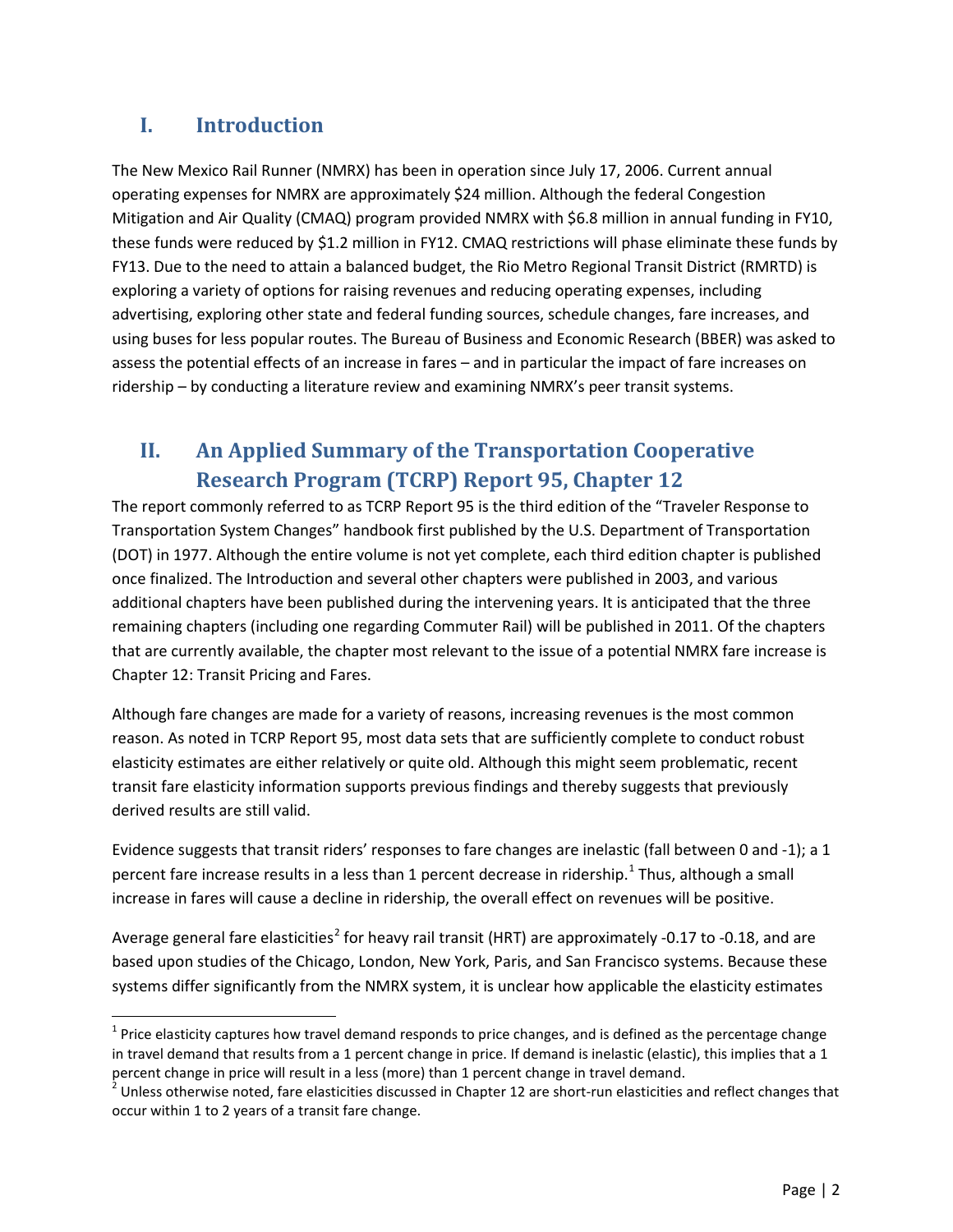<span id="page-3-1"></span>are to the question of how NMRX revenues might change if fares are increased. The TCRP 95 Report also provides aggregate fare elasticity estimates for four commuter railroad (CRR) systems – Australia, Boston, New York/Long Island, and New York/Metro North – and notes that the values are similar to those for HRT. Although evidence is mixed, it appears that CRR riders are more sensitive to service frequency than fares.<sup>[3](#page-2-1)</sup>

Because the demand for public transit tends to be more price inelastic in larger cities and in areas where public transit has a strong competitive and price position with respect to private automotive use, it is unclear whether general fare elasticity for HRT in the NMRX market will be more or less inelastic than the average elasticity of -0.17 to -0.18 reported in TCRP Report 95.<sup>[4](#page-3-0)</sup> Compared to the HRT systems which produced this elasticity range, a number of characteristics of the NMRX service may tend to increase elasticity, including 1) the smaller population of the NMRX service area, 2) strongly competitive automobile travel, and 3) a more limited supporting transit network. Factors that may support lower elasticities include 1) the relatively low base price of NMRX fares, 2) NMRX peak hour service design, and 3) a high proportion of commuter use. Additional factors that can affect elasticity include service changes, employment level, alternative public transit availability, trip origin and destination locations, congestion, gas prices, and parking costs. Ultimately, TCRP 95 Report indicates that nearly all fare elasticity estimates fall between 0 and -1, which implies that small fare increases will increase revenues. To minimize ridership losses that result from fare increases, discounts can be offered for prepaid fares, such as multi-ride tickets, unlimited passes, etc.

At the request of MRCOG and in an attempt to assess the potential impacts of a proposed NMRX fare increase of approximately 20 percent, we applied the HRT elasticity estimate (provided in Chapter 12 of TCRP Report 95) to NMRX ticket sales data. Results include projected ticket sales and revenues [\(Table 1\)](#page-5-0). However, we provide the following cautions regarding this approach. First, because TCRP Report 95 elasticity estimate was based upon three New York City studies and four additional studies conducted in Chicago, London, Paris, and San Francisco, the applicability of the elasticity estimate to the NMRX market is suspect. Second, although fare information is provided by both the type of pass (i.e., one-way pass, day pass, etc.) and number of zones, ticket sales information is detailed only by type of pass. Applying an elasticity estimate therefore requires calculation of an "average" fare for each type of pass. Lacking information to the contrary, we have assumed an equal distribution across the number of zones for each pass type. Third, the elasticity estimate provided in TCRP Report 95 reflects the impact of a change in fares on *ridership* rather than the effect of a change in fares on ticket sales.

In addition to assessing the impact of the proposed fare change on ticket sales and revenues, MRCOG requested that we consider the impact on ridership. Doing so presents an additional challenge, as ridership numbers are only available by month and are broken down neither by pass type nor number of zones. The TCRP HRT elasticity estimate is a logarithmic arc elasticity. Accurately calculating the impact of a price change on ridership numbers using the TCRP elasticity estimate requires the formula

<span id="page-3-0"></span><sup>&</sup>lt;sup>3</sup> TCRP 95 Report, Chapter 9.<br><sup>4</sup> If the NMRX market is more (less) inelastic, the travel demand response will be smaller (larger) than suggested by the average price elasticity value of -0.17 to -0.18.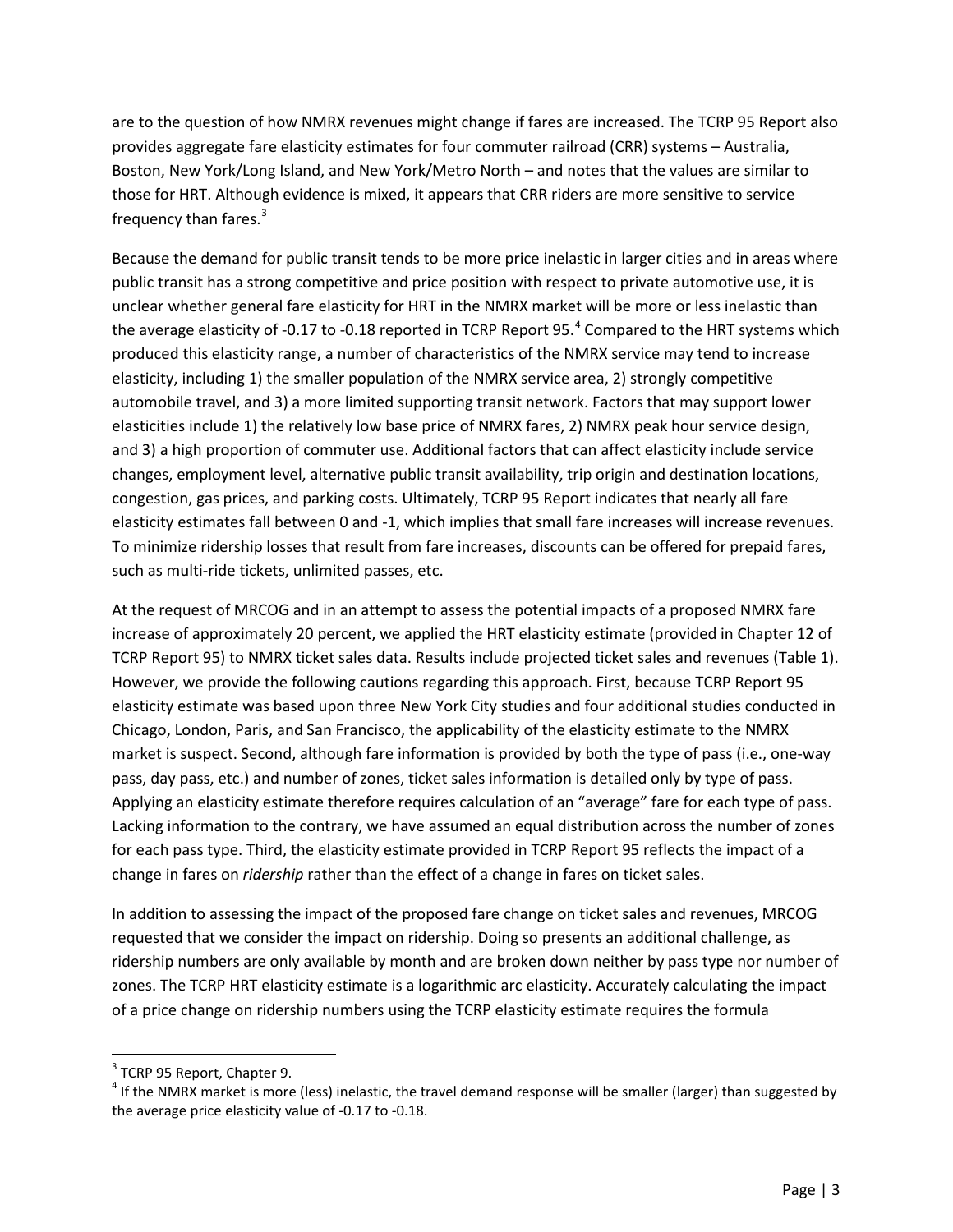$$
Q_2 = 10^{\eta(\log P_2 - \log P_1) + Q_1}
$$

where *η* denotes elasticity and  $Q_2$ ,  $Q_1$ ,  $P_2$ , and  $P_1$  denote ridership levels and prices before and after the fare change, respectively. However, because ridership data is not delineated by pass type or number of zones, the relevant prices (*P2* and *P1*) are unclear and the formula cannot be used. To approximate the impact on ridership we therefore assume each 1 percent increase in fares will result in a 0.18 percent decrease in ridership. This assumption suggests that the proposed 20 percent fare increase will decrease ridership from 1,219,111 (FY11 ridership) to 1,175,965.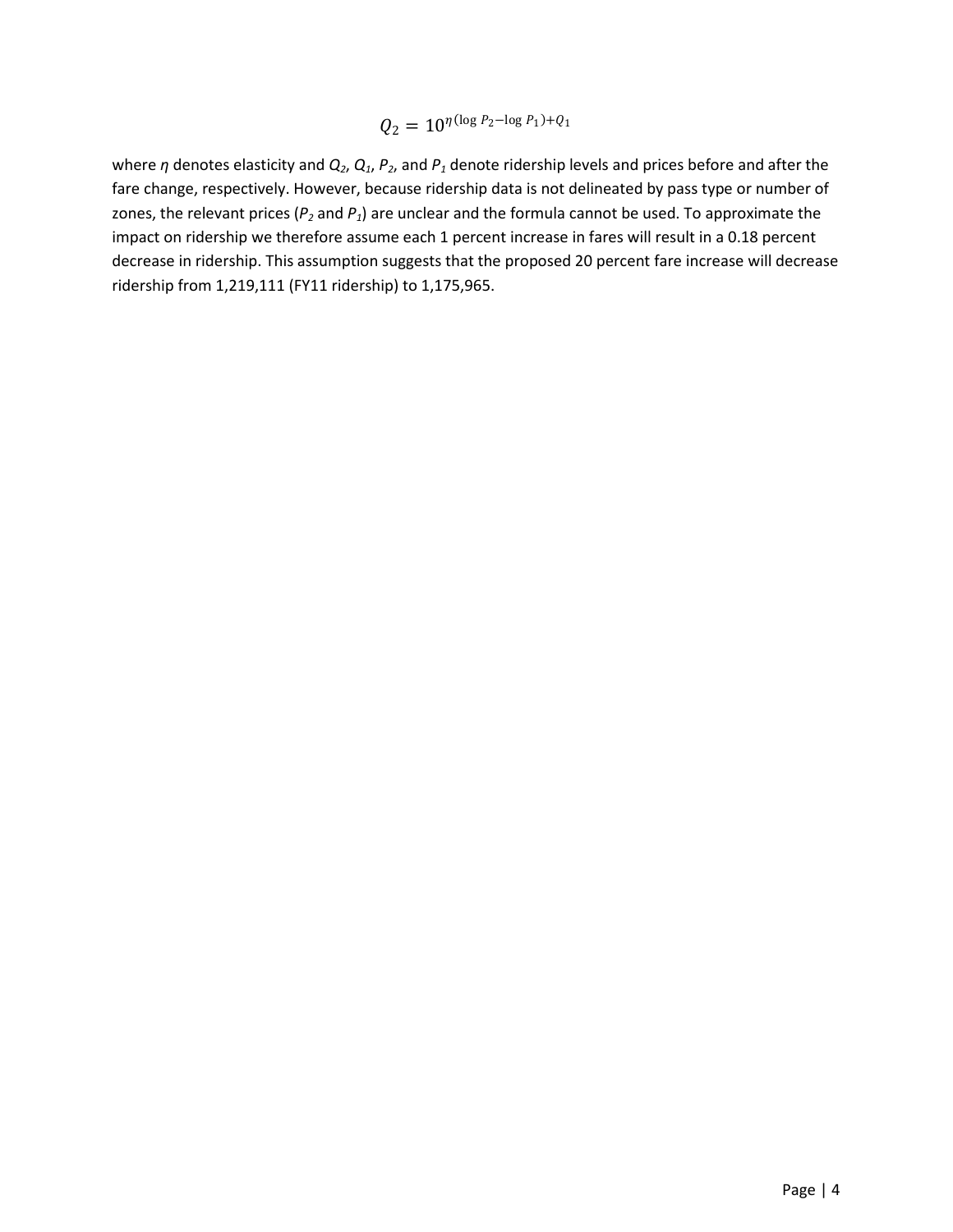|                       | <b>Average Fare</b> |                           |            | Ticket Sales |           |          | <b>Revenues</b> |              |                       |           |                        |                     |          |
|-----------------------|---------------------|---------------------------|------------|--------------|-----------|----------|-----------------|--------------|-----------------------|-----------|------------------------|---------------------|----------|
|                       |                     |                           |            |              |           |          |                 | <b>FY11</b>  | <b>Estimated FY11</b> |           |                        |                     |          |
|                       |                     | <b>Current   Proposed</b> | % Increase | <b>FY11</b>  | Projected | Change   | % Change        | $(actual)^2$ |                       | $%$ error | Projected <sup>+</sup> | Change <sup>3</sup> | % Change |
| One Way Pass          | 4.83                | 6.17                      | 27.59%     | 110.670      | 105,922   | (4,748)  | $-4.29%$        | 518,791      | 534.905               | 3.11%     | 653.184                | 118.279             | 22.11%   |
| Day Pass              | 5.67                | 7.17                      | 26.47%     | 165,853      | 158,988   | (6,865)  | -4.14%          | 929,134      | 939,834               | 1.15%     | 1,139,416              | 199,583             | 21.24%   |
| <b>Monthly Pass</b>   | 75.83               | 83.67                     | 10.33%     | 10.682       | 10,495    | (187)    | $-1.75%$        | 723,625      | 810,052               | 11.94%    | 878,052                | 68,001              | 8.39%    |
| Annual Pass           | 758.33              | 834.17                    | 10.00%     | 10           | 10        | 0        | $-1.70\%$       | 7,820        | 7,583                 | $-3.03%$  | 8,200                  | 616                 | 8.13%    |
| D-One Way Pass        | 2.33                | 3.33                      | 42.86%     | 102.061      | 95.714    | (6, 347) | $-6.22\%$       | 227,728      | 238.142               | 4.57%     | 319.048                | 80,906              | 33.97%   |
| D-Day Pass            | 4.17                | 5.50                      | 32.00%     | 77.667       | 73,881    | (3,786)  | -4.87%          | 333,454      | 323,613               | $-2.95%$  | 406.346                | 82.733              | 25.57%   |
| D-Monthly Pass        | 37.67               | 41.83                     | 11.06%     | 6.170        | 6,055     | (115)    | $-1.87\%$       | 175,705      | 232,403               | 32.27%    | 253,283                | 20,880              | 8.98%    |
| <b>ID-Annual Pass</b> | 376.67              | 414.33                    | 10.00%     | 20           | 20        | 0        | -1.70%          | 8,130        | 7,533                 | $-7.34\%$ | 8,146                  | 612                 | 8.13%    |
| Total                 |                     |                           | 21.29%     | 473.133      | 451,084   | 473,133  | -4.66%          | 2,924,387    | 3.094.065             | 4.97%     | 3,665,675              | 571,610             | 17.07%   |

#### **Table 1. Proposed fare change and impacts on tickets sales and revenues**

<sup>1</sup> Projected ticket sales are calculated assuming a logarthmic arc elasticity of -0.18 (TCRP Report 95, Chapter 12).

 $2$  FY11 revenues as reported by MRCOG.

<span id="page-5-0"></span> $3$  To provide a meaningful revenue comparison, and because projected (post fare increase) revenues are based upon projected zone-indescriminate fares, we estimate FY11 revenues using current zone-indescriminate fares.

<sup>4</sup> Projected revenues are the product of the proposed average fare and projected ticket sales.

 $5$  The change in revenues is calculated as the difference between calculated FY11 revenues and projected revenues.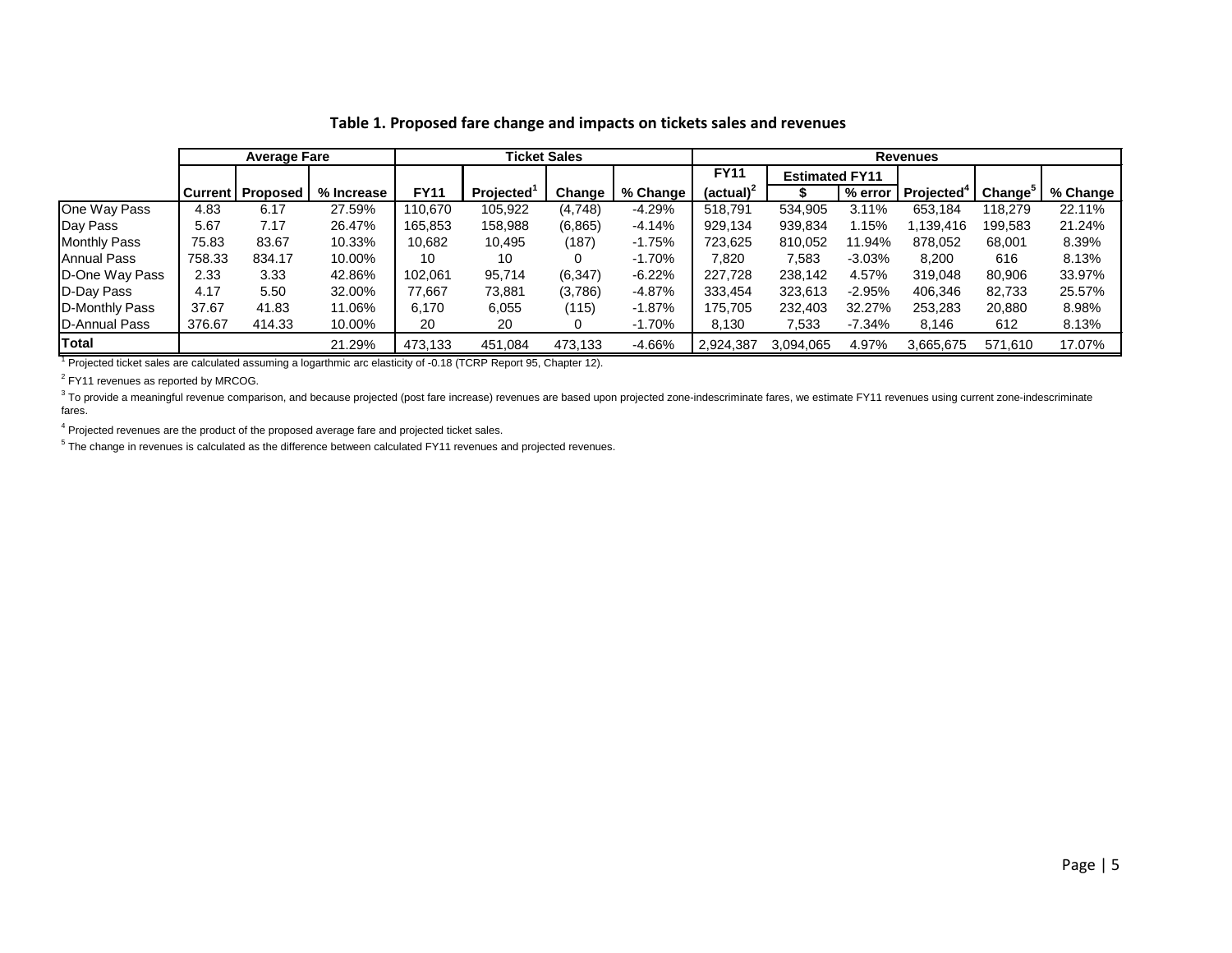# **III. Peer System Fare Changes**

Information gathered from peer systems (detailed in Table 2 below) suggests a trend toward decreasing fares and exploring other options for increasing revenues (alternative measures for generating revenues are discussed in the following section). Only two peer systems (Altamont and TriMet Westside) have implemented fare increases and maintained those increases. It is interesting to note that the fare increases imposed by Altamont and TriMet have been small; Altamont imposed a 3.2% fare increase (a CPI adjustment), and all increases implemented by TriMet have been 5 cent increases. Altamont and TriMet have both reported little if any effect on ridership. The UTA FrontRunner and the NCTD Coaster both implemented 17-20% fare increases, only to decrease fares to levels equal to or below the pre-fare increase level. Due to frequent fare changes (seven fare changes have been implemented since service began in January 2008), the effect of fares on FrontRunner ridership cannot be determined. NCTD Coaster personnel indicate that ridership declined only minimally as a result of the July 2006 fare increase, but increased significantly as a result of the January 2011 fare decrease. The Minneapolis Northstar cancelled their single intended fare increase due to low ridership, and Austin's Capital MetroRail implemented a fare decrease after their first year of operation with strong positive effects on ridership.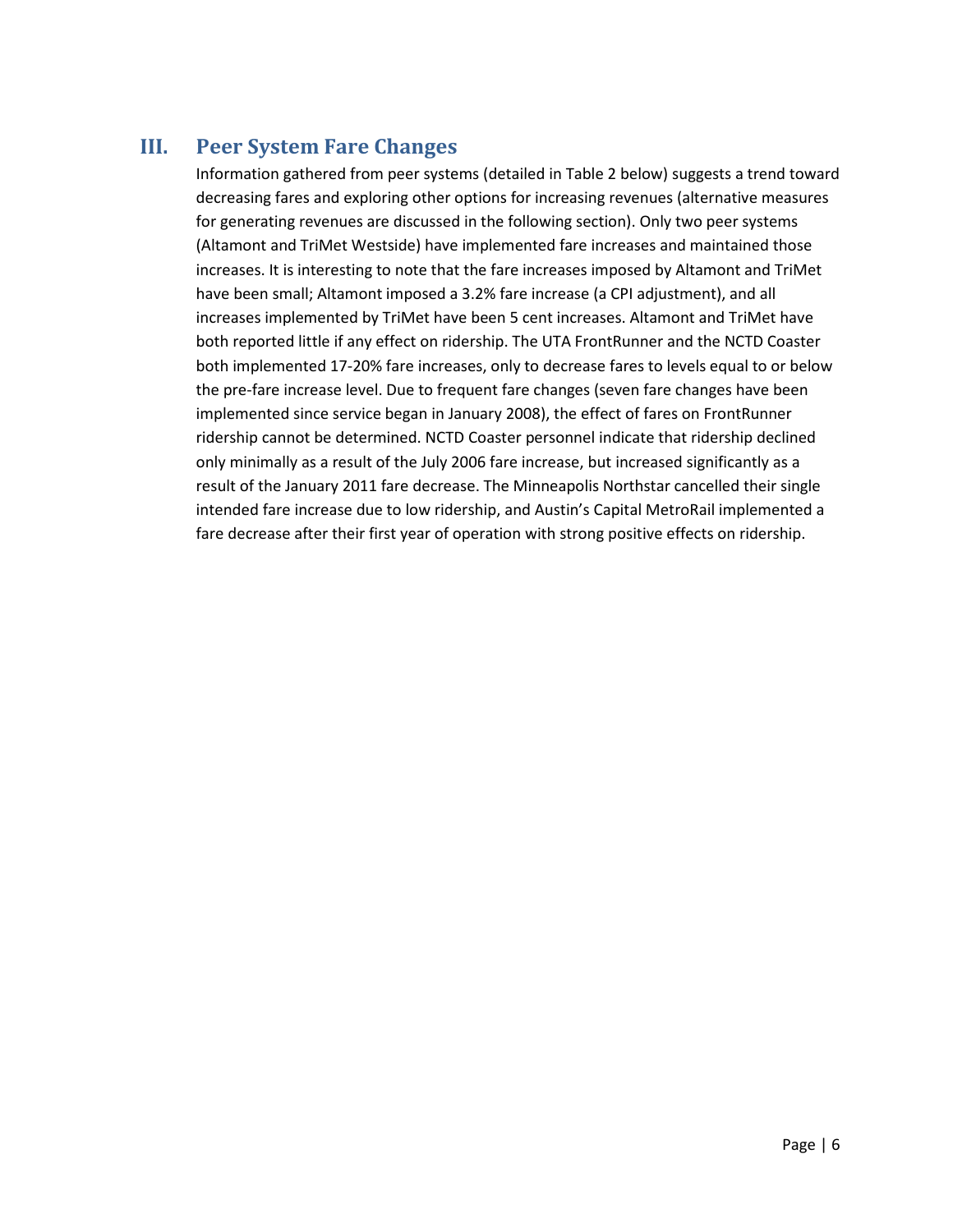|                                                                            |                                                                                                                                                |                                                                                                          | <b>Fare Change</b>                                                                                                                   |                                                                                                       |                                                                                                                           |  |  |
|----------------------------------------------------------------------------|------------------------------------------------------------------------------------------------------------------------------------------------|----------------------------------------------------------------------------------------------------------|--------------------------------------------------------------------------------------------------------------------------------------|-------------------------------------------------------------------------------------------------------|---------------------------------------------------------------------------------------------------------------------------|--|--|
| Peer System                                                                | Contact(s)                                                                                                                                     | <b>Contact Info</b>                                                                                      | <b>Description</b>                                                                                                                   | <b>Date</b>                                                                                           | Impact                                                                                                                    |  |  |
| <b>Altamount Commuter</b><br><b>Express</b><br>Stockton to San Jose,<br>CA | Brian Schmidt,<br>Director of Planning,<br>Programming &<br>Operation, ACE                                                                     | (209) 944-6241<br>(209) 649-6403<br>brian@acerail.com                                                    | 3.2% increase +<br>additional 3%<br>increase for<br>northern-most<br>train station                                                   | October 2008                                                                                          | Schmidt reported no change in<br>ridership. Annual ridership was<br>752,656 in 2007; 864,597 in<br>2008; 740,130 in 2009. |  |  |
| <b>Capital MetroRail</b><br>Leander to Austin, TX                          | Barney Sifuentes,<br><b>Revenue and Fares</b><br>Manager, CMTA<br>Jennifer Govea,<br>Service Analysis<br>Manager, Planning<br>Department, CMTA | (512) 389-7400<br>barney.sifuentes<br>@capmetro.org<br>(512) 369-6298<br>jennifer.govea@cap<br>metro.org | <b>50% Fare</b><br>decrease for<br>one zone travel,<br>8% decrease for<br>two zone travel.<br>Monthly price<br>pass decrease<br>11%. | April 1, 2011                                                                                         | Ridership increased 100% YoY <sup>5</sup> .<br>Revenue increased 90% YoY.                                                 |  |  |
| <b>FrontRunner</b><br>Salt Lake City to Ogden,<br>UT                       | Shaina Quinn, EFC<br><b>Business Development</b><br>Consultant, Fare<br>Strategy & Operations,<br><b>Utah Transit Authority</b>                | (810) 673-7702<br>squinn@rideuta.com                                                                     | First year: 3<br>increases<br>totaling 40%<br>Second year: 2<br>increases<br>totaling 43%<br>Third year: 13%<br>increase             | January $-$<br>December<br>2008<br>January $-$<br>December<br>2009<br>January $-$<br>December<br>2010 | Indeterminate due to frequency<br>of fare changes.                                                                        |  |  |

#### <span id="page-7-0"></span>**Table 2. Summary of Peer System Fare Changes**

<sup>5&</sup>lt;br>5 YoY denotes year over year comparisons of corresponding periods of time. All YoY changes discussed here are 4 or 6 month period comparisons, according to the data available.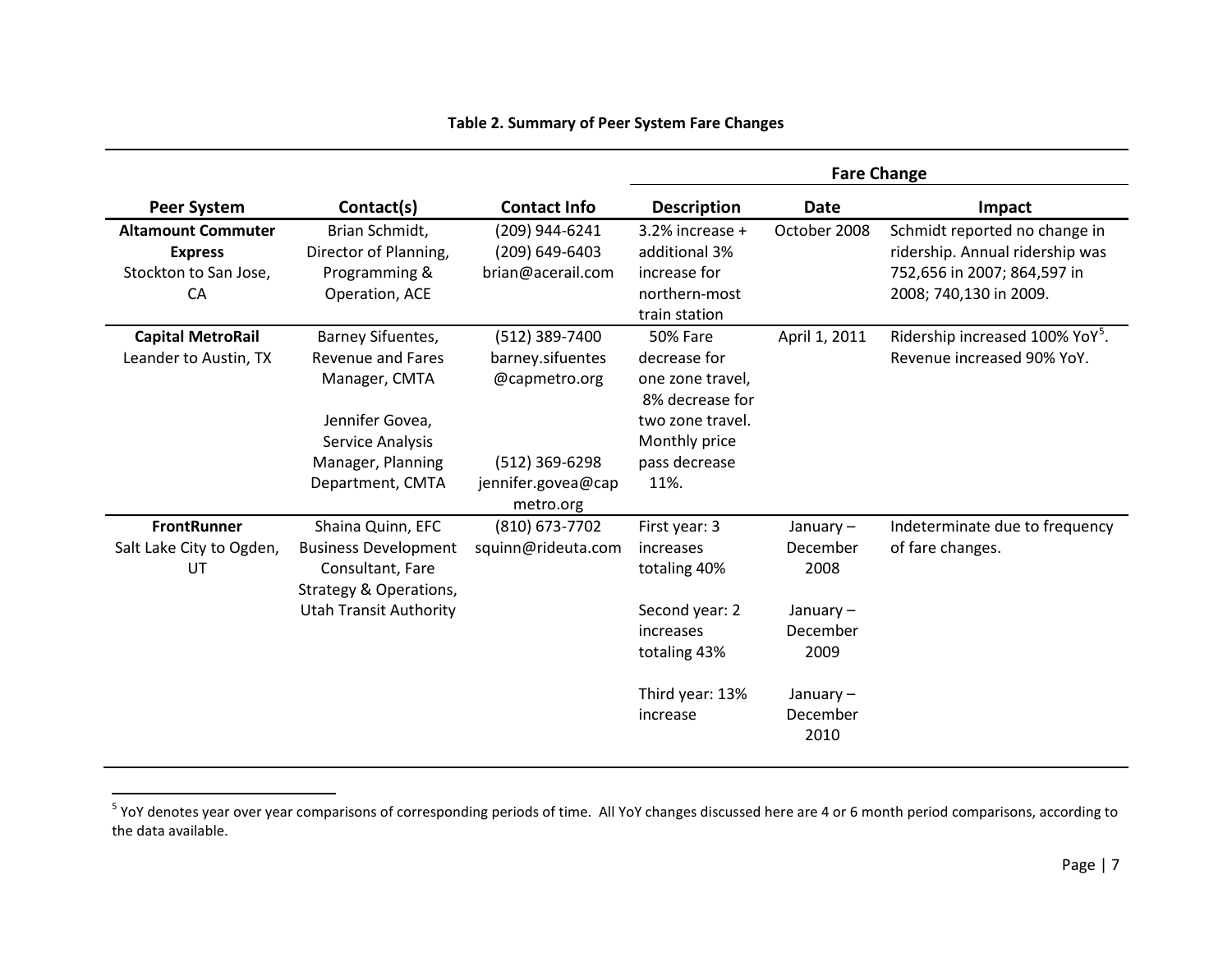|                                                      |                                                                                                    |                                                       | <b>Fare Change</b>                                                                 |               |                                                                                                                                                                             |  |  |
|------------------------------------------------------|----------------------------------------------------------------------------------------------------|-------------------------------------------------------|------------------------------------------------------------------------------------|---------------|-----------------------------------------------------------------------------------------------------------------------------------------------------------------------------|--|--|
| <b>Peer System</b>                                   | Contact(s)                                                                                         | <b>Contact Info</b>                                   | <b>Description</b>                                                                 | <b>Date</b>   | Impact                                                                                                                                                                      |  |  |
| <b>NCTD Coaster</b><br>San Diego to<br>Oceanside, CA | Eric Cheng, Data<br>Analyst II, NCTD                                                               | (760) 967-2807<br>echeng@nctd.org                     | Fare increase of<br>roughly 7%.                                                    | January, 2007 | Ridership decreased 1% YoY.                                                                                                                                                 |  |  |
|                                                      | Alex Wiggins,<br>Communications<br>Director, NCTD                                                  | (760) 966-6793<br>awiggins@nctd.org                   | Fares increase<br>of 25%                                                           | January, 2009 | Ridership decreased 10%. <sup>6</sup>                                                                                                                                       |  |  |
|                                                      |                                                                                                    |                                                       | Fares reduced<br>to pre-2009<br>level.                                             | January, 2010 | Ridership increased 17% YoY.                                                                                                                                                |  |  |
| <b>Northstar</b>                                     | Adam Harrington,                                                                                   | (612) 349-7089                                        | Scheduled fare                                                                     |               | N/A                                                                                                                                                                         |  |  |
| Big Lake to                                          | Assistant Director,                                                                                | adam.harrington@                                      | increase                                                                           |               |                                                                                                                                                                             |  |  |
| Minneapolis, MN                                      | Route & System<br><b>Planning Metro Transit</b>                                                    | metc.state.mn.us                                      | cancelled due to<br>lack of ridership.                                             |               |                                                                                                                                                                             |  |  |
| <b>Shore Line East</b>                               | Mark Foran,                                                                                        | (203) 497-3361                                        | No data                                                                            |               |                                                                                                                                                                             |  |  |
| New Haven to New<br>London, CT                       | Transportation<br>Planner, Office of Rail<br><b>Union Station</b>                                  | j.mark.foran@ct.gov                                   | received.                                                                          |               |                                                                                                                                                                             |  |  |
| Sounder<br>Tacoma to Everett -<br>Seattle, WA        | Benjamin Smith,<br><b>Assistant Service</b><br>Planner, Operations<br>Department, Sound<br>Transit | (206) 398-5477<br>benjamin.smith@<br>soundtransit.org | Fares<br>restructured<br>from zone-<br>based to<br>distance-based.<br>Price of the | April, 2007   | Little change in ridership.<br>Average seasonal ridership<br>peaked the year after<br>implementation and has<br>declined the last two years,<br>returning to the pre-change |  |  |
|                                                      | Sarah Lovell<br>Project Manager,<br><b>Sound Transit</b>                                           | (206) 398-5405                                        | longest distance<br>(from Tacoma<br>to Seattle) more<br>than doubled.              |               | average seasonal ridership.                                                                                                                                                 |  |  |

<span id="page-8-0"></span> $6$  Supporting data has not yet been received from Eric Cheng; 10% decrease based solely upon conversation with Alex Wiggins.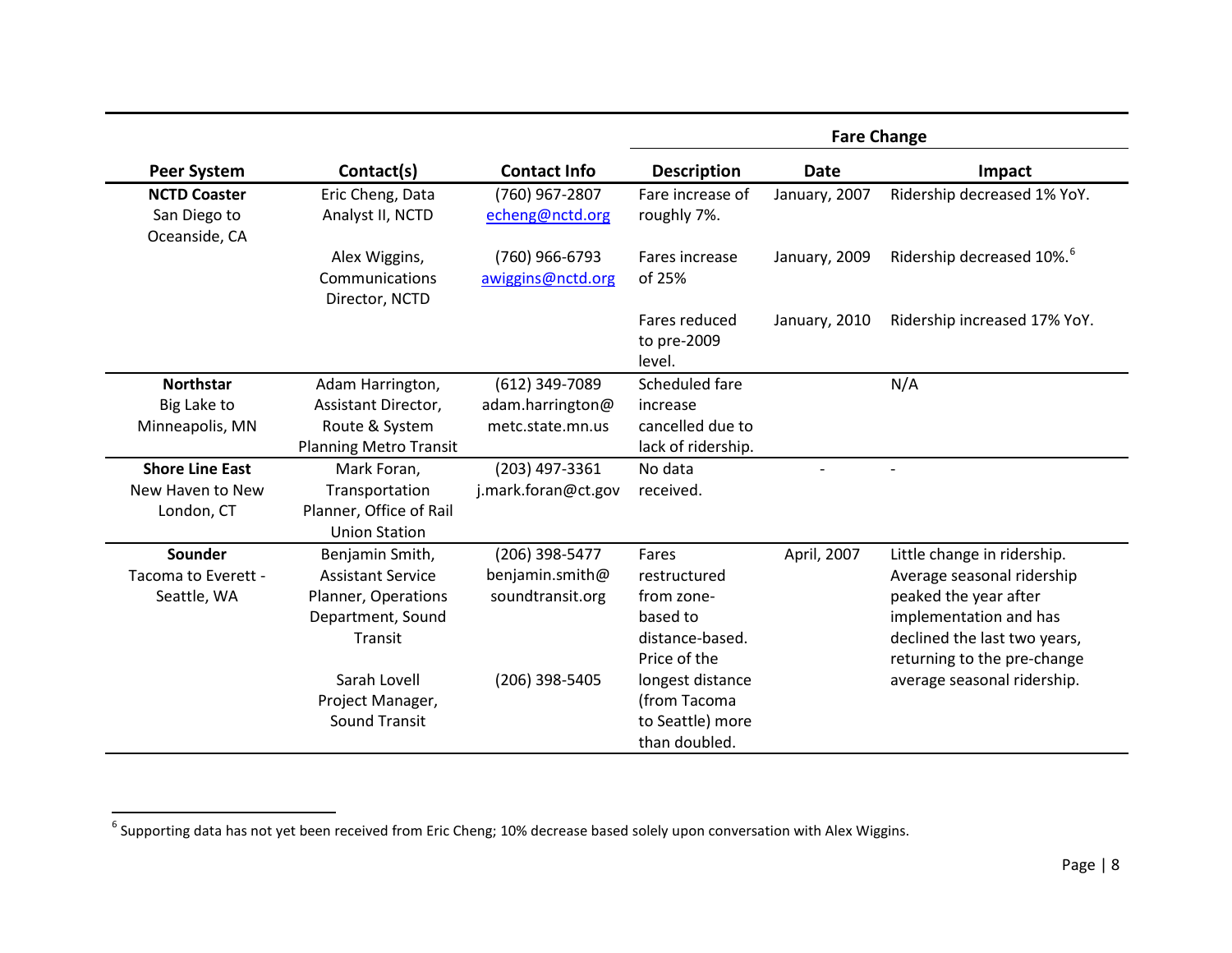|                                                            |                                                       |                                            | <b>Fare Change</b>            |                    |                              |  |  |  |
|------------------------------------------------------------|-------------------------------------------------------|--------------------------------------------|-------------------------------|--------------------|------------------------------|--|--|--|
| <b>Peer System</b>                                         | Contact(s)                                            | <b>Contact Info</b>                        | <b>Description</b>            | Date               | Impact                       |  |  |  |
| <b>Trinity Railway Express</b><br>Dallas to Fort Worth, TX | Becky Thorton,<br>Director of<br>Accounting, TRE      | (817) 215-8700                             | Data not<br>received.         |                    |                              |  |  |  |
|                                                            | Mequana Campbell,<br>Administrative<br>Assistant, TRE | (927) 399-8973                             |                               |                    |                              |  |  |  |
| <b>Westside Express</b>                                    | Timothy Kea, Financial                                | (503) 238-4343                             | Annual increase               | September,         |                              |  |  |  |
| <b>Service</b><br>Beaverton to                             | Analyst, TriMet                                       | keat@trimet.org                            | of 5 cents since<br>inception | 2009               |                              |  |  |  |
| Wilsonville - Portland,<br><b>OR</b>                       | Tom Strader, Senior<br>Research Analyst,<br>TriMet    | (503) 962-6424<br>stradert@tri-<br>met.org |                               | September,<br>2010 | Ridership increased 19% YoY. |  |  |  |
|                                                            |                                                       |                                            |                               | September,<br>2011 |                              |  |  |  |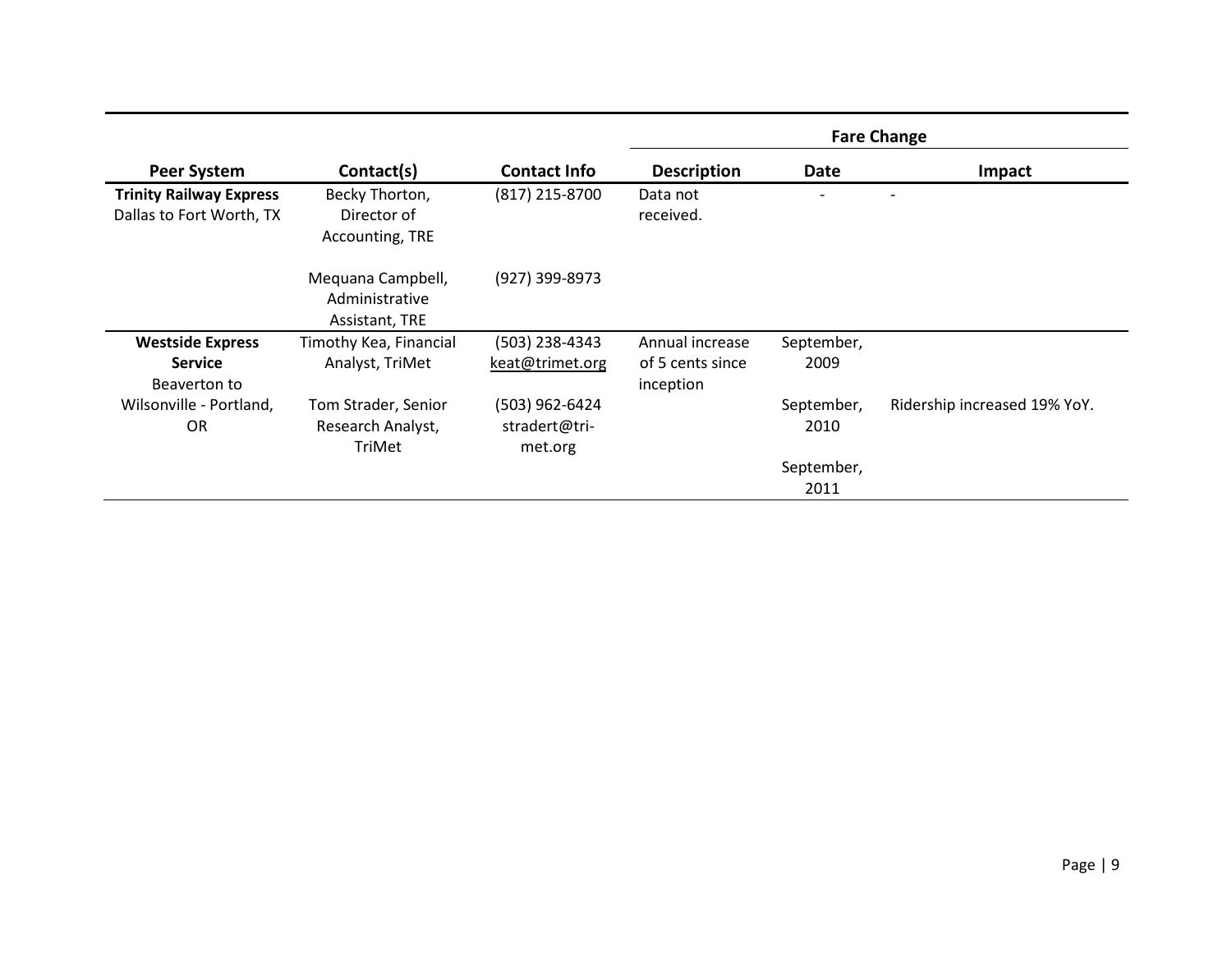# **IV. Additional Means of Increasing Revenues**

Rather than instituting fare increases, peer system employees recommended a variety of alternative revenue generating measures:

- **Co-sponsoring events** was mentioned as an effective revenue generator by the NCTD Coaster, CapitalMetro, and Northstar. CapitalMetro (Austin, TX) provided disaggregated data showing that special events accounted for an average of 24% of total ridership on special events days.
- **Change fee type or fee structure** (such as from zonal to distance or flat rate). When the Seattle Sounder implemented this change, annual revenues increased by \$682,000 in the year following the change and then began to decline. While we cannot definitely attribute the revenue increase to the fare schedule restructure, TCRP 95 chapter 12 recommends such changes to capture revenues from different markets.
- T**he use of employee partnerships** was identified after speaking with Frontrunner representatives, who suggested that their data might be inapplicable due to the large percentage of their ridership that has employee-provided third party passes.

TCRP report 95 Chapter 12 recommends the following additional revenue raising measures:

- Use or increased use of free fare days to increase ridership
- Free or reduced fares to shift or increase off-peak ridership
- Increase access to alternative transportation modes with free or reduced fares
- Increase the discount for prepaid fares
- Introduce a new fare (such as a ten ride ticket)

Based upon the above recommendations, BBER recommends the following changes to NMRX:

- Introduce another purchase option (such as a ten ride pass) to capture a market not currently served by NMRX.
- Increase co-sponsorship opportunities, particularly for high traffic events such as the Gathering of Nations, Balloon Fiesta, Indian Market, Spanish Market, and the New Mexico State Fair.
- Explore restructuring fares such that off-peak times are discounted and peak time fares are increased.
- Explore offering express commuter trains with increased fares.
- Explore offering discounted annual or monthly pass packages to employers who may be considering offering transit benefits.<sup>[7](#page-8-0)</sup>

<span id="page-10-0"></span> $<sup>7</sup>$  Should employee partnerships are explored as a source of NMRX funding, TCRP Report 107 provides information</sup> on how to identify employee partners, the pros and cons of different funding structures, example surveys for gathering data from existing riders for implementing such programs, and information on how to market such programs.